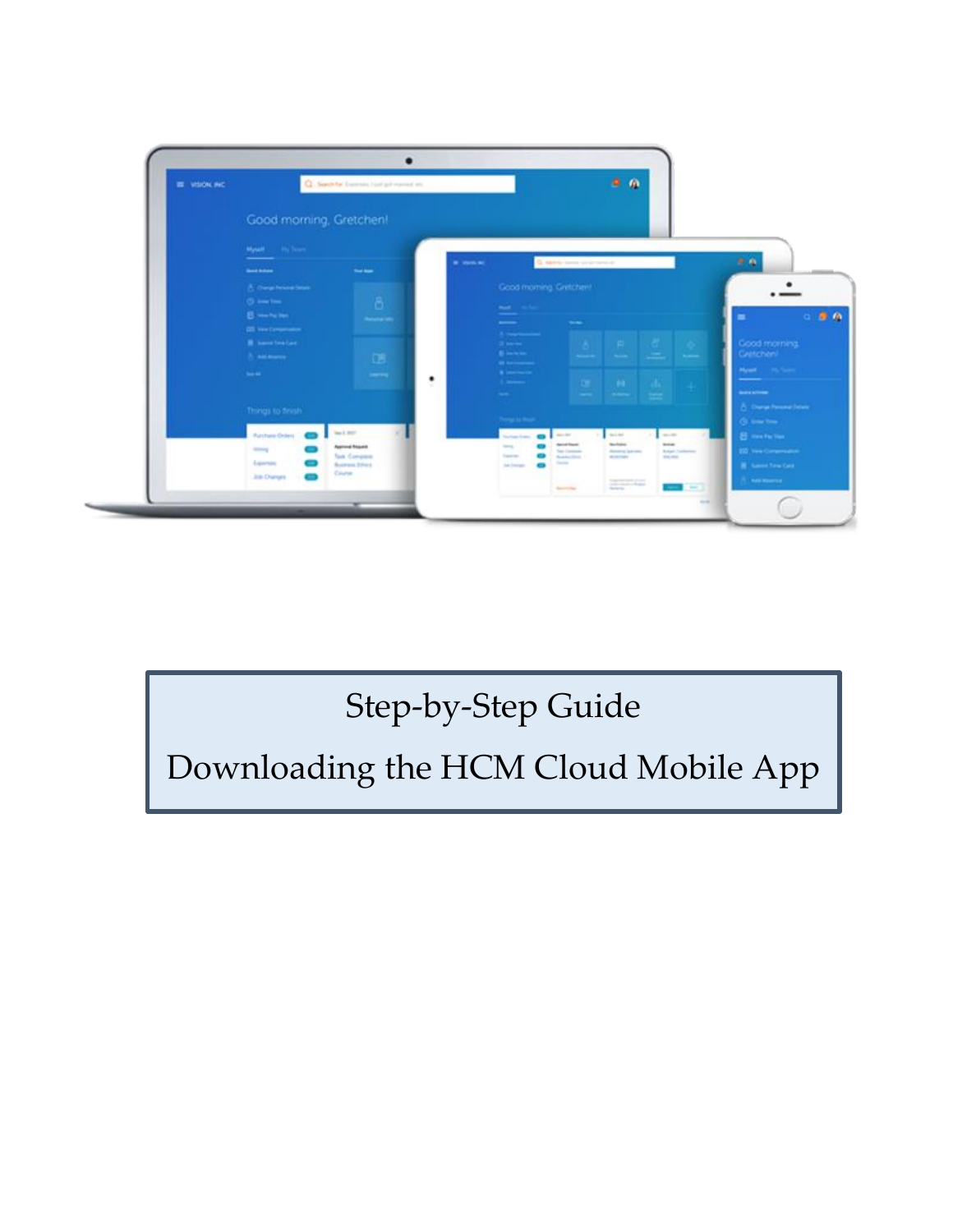Use the Oracle HCM Cloud mobile app to access HCM cloud features on your mobile device. You can use the mobile app on Android and iOS smartphones and tablets. You use the same URL you use on your desktop to connect to the HCM Cloud application on your mobile. You only see information that's relevant to your role when you sign in.

If you open the app on your phone, you can access only the mobile responsive features. If you open it on a tablet, you can access both classic and mobile responsive features. It works on both iOS and Android systems.

## **Setting Up the Oracle HCM Cloud App**

- 1.Download Oracle HCM Cloud Mobile from the app store or play store. On Android devices, you have to download and manually install the mobile app.
- 2.Accept the end user license agreement (EULA) to proceed to the sign in page. Fromthere on, you will have the same user experience on the desktop and mobile.
- 3.An Oracle page will pop up asking you to enter in your environment information.
	- a. Type the entire HCM Cloud application URL on the Getting Started page, and then hit return. For example, HCM Desktop Test URL: [edrm.fa.us2.oraclecloud.com](http://edrm.fa.us2.oraclecloud.com/)



4.After you hit enter, the following sign on page will pop up. Enter in your credentials, then click sign in.

| <sub>•</sub> ⊪ AT&T ক  | 2:53 PM | $\bullet$ $\circ$ 84% |
|------------------------|---------|-----------------------|
|                        | Primary |                       |
| <b>SIGN IN</b>         |         |                       |
| <b>ORACLE</b>          |         |                       |
| <b>APPLICATIONS</b>    |         |                       |
| CLOUD                  |         |                       |
|                        |         |                       |
| Company Single Sign-On |         |                       |
|                        | or      |                       |
| User ID                |         |                       |
| Password               |         |                       |
| <b>Forgot Password</b> |         |                       |
| Sign In                |         |                       |
| English                |         |                       |
|                        |         |                       |